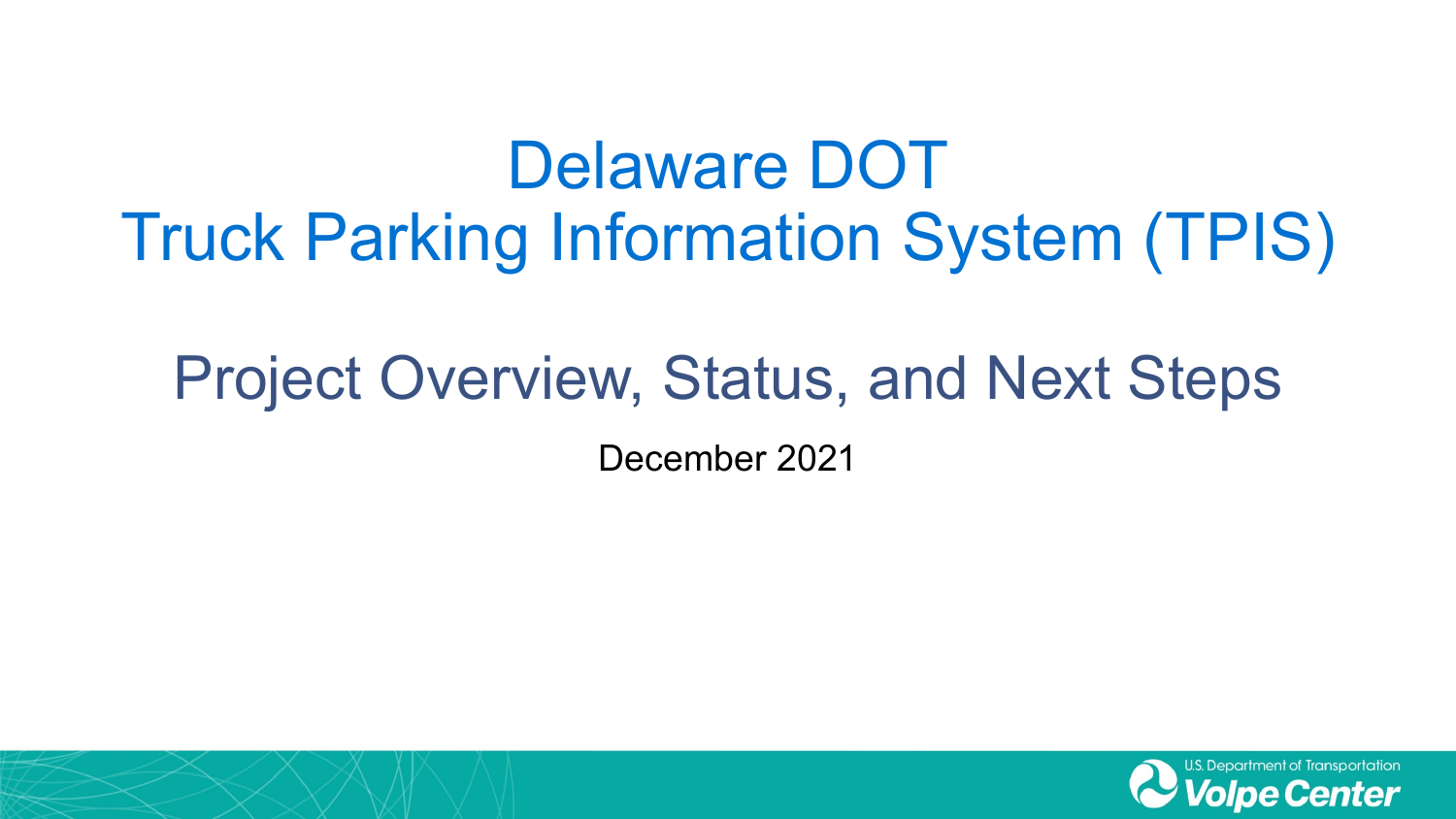# Project Background

- Goal: Identify potential truck parking locations in Delaware and pilot a system that provides parking availability information at these location(s) to CMV drivers in a safe and non-intrusive manner.
	- **IDENT** Identify at least two potential truck parking locations in Delaware;
	- Develop a truck parking database system and related capabilities to allow the system to share real-time parking space data with a variety of truck driver accessible systems;
	- **Conduct a TPIS demonstration;**
	- Assist DelDOT in developing an associated outreach program; and
	- **Develop recommendations for subsequent system integration with regional** or national CMV vehicle parking information systems.

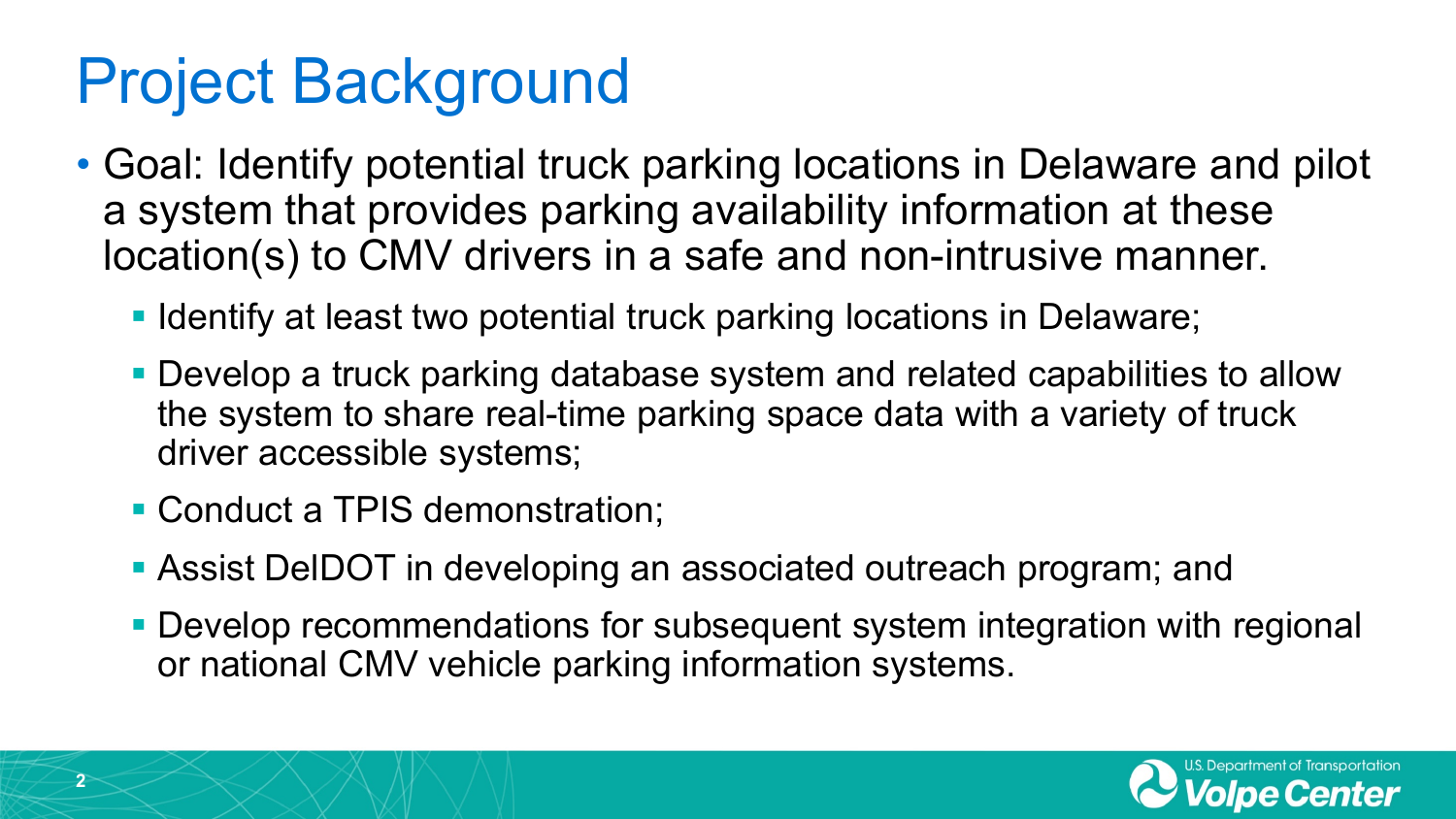# System Overview—Description

- Two potential locations were considered—Delaware House and Smyrna Rest Area.
	- The Smyrna Rest Area was selected for the pilot TPIS.
- The pilot TPIS consists of:
	- A TPIS Database capable of supporting difference types of parking information:
		- o Static truck parking information (capacity only)
		- o Static emergency parking information (capacity with ability to manually activate or deactivate)
		- o Accounts for third-party parking information (manual entry of capacity and availability)
		- o An application programming interface (API) for dynamic third-party parking information (capacity and automatic availability)
		- o Dynamic DelDOT parking sensors (capacity and automatic availability)
		- o API for Query
	- **In-Ground Sensors (PNI)**
	- **Video Sensors (UncannyVision and WiseMoving)**

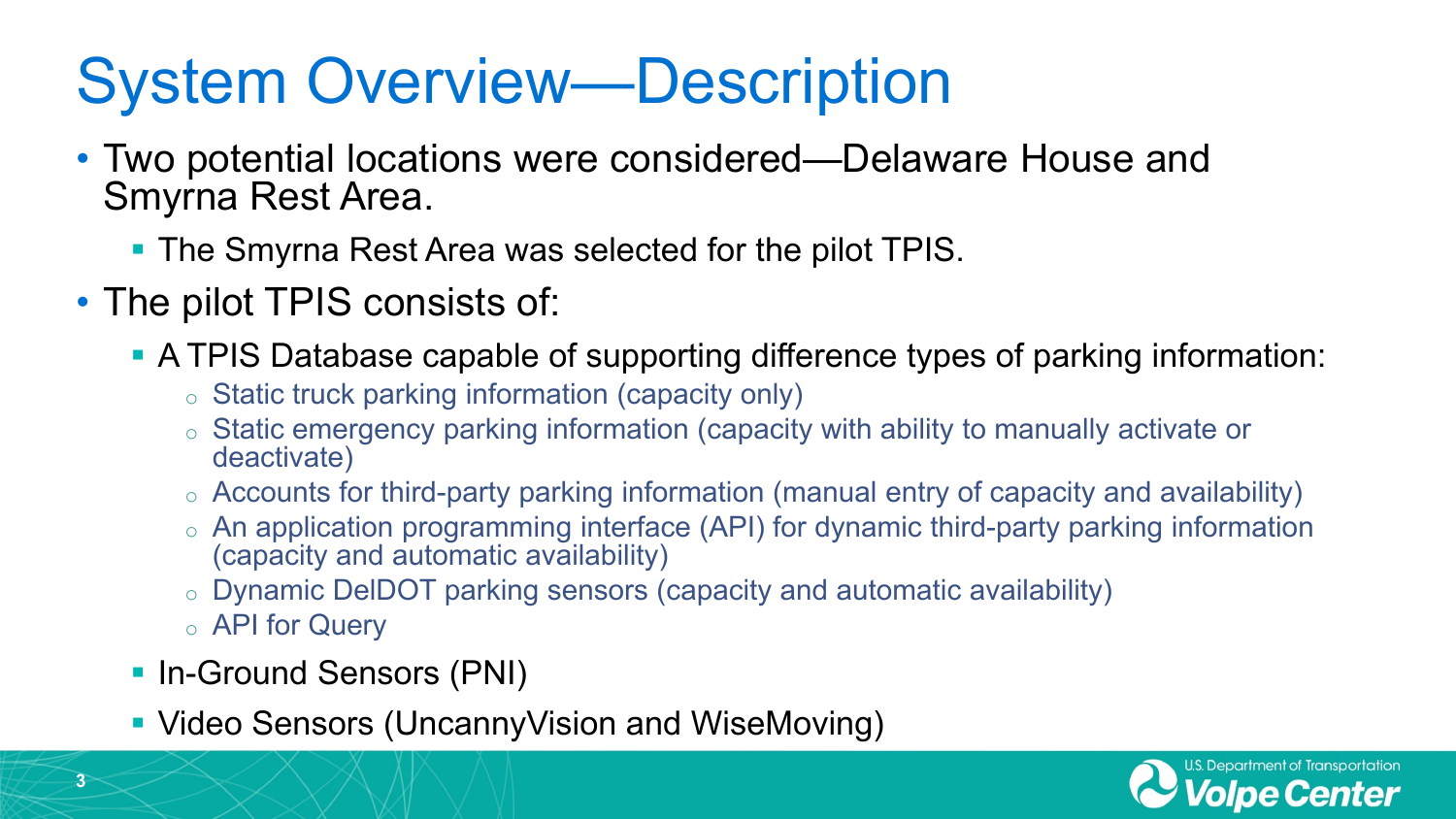## System Overview—Diagram





**4**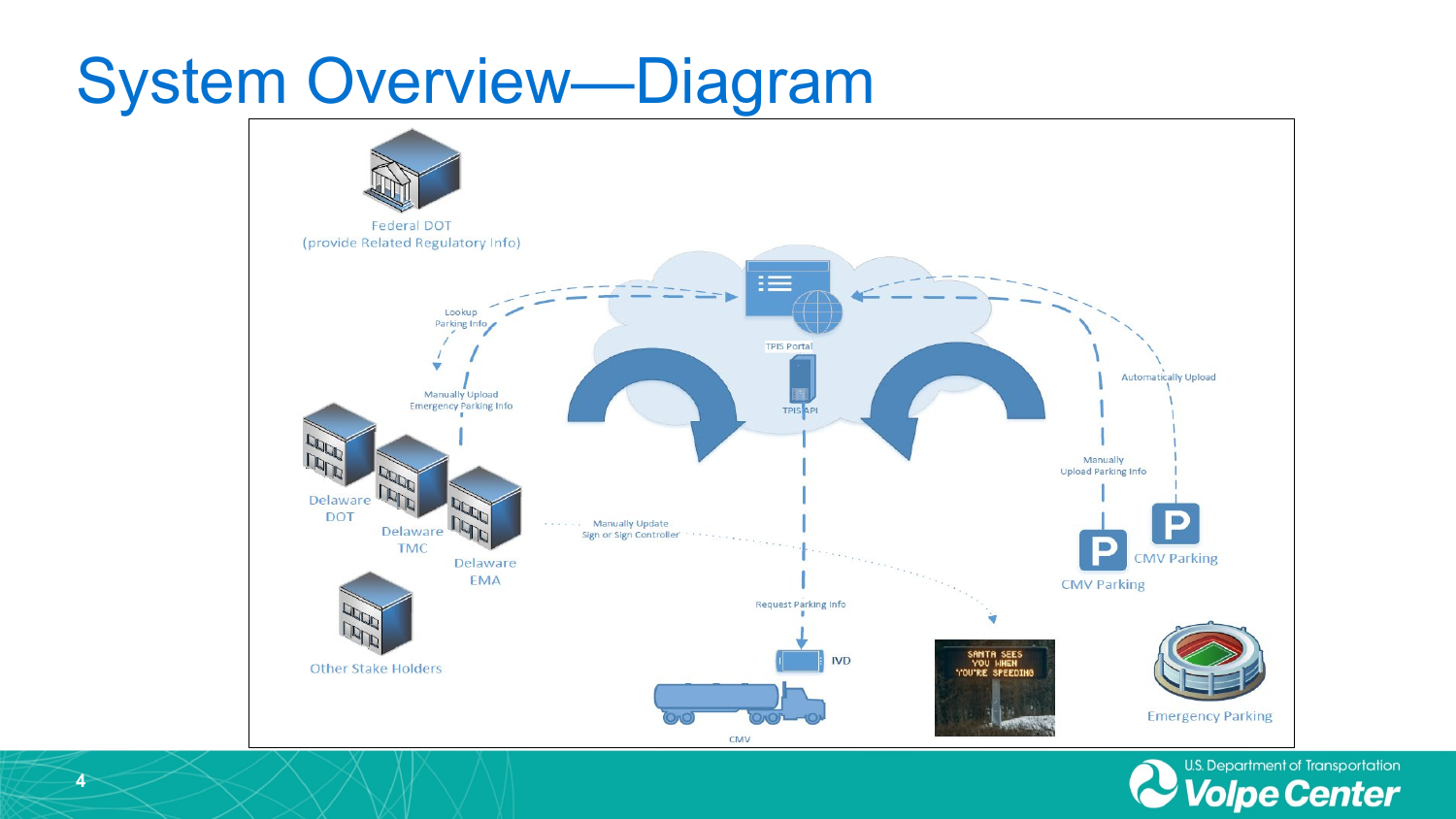# Project Progress Web Meeting

- On May 27, 2021, the Volpe project team presented a TPIS status update to DelDOT consisting of:
	- Live demonstrations of the TPIS Database System, video sensor outputs, and in-ground sensors.
- Participants discussed the challenges associated with in-ground sensors:
	- Smyrna Rest Area is mixed use (tractor trailers, personal vehicles, other). At least three sensors per parking space are required to fully determine space occupancy.
	- **Calibrating the sensitivity of the sensors is tricky.**

**5**

years.

**These sensors are battery powered and need to be replaced every 3-5** 

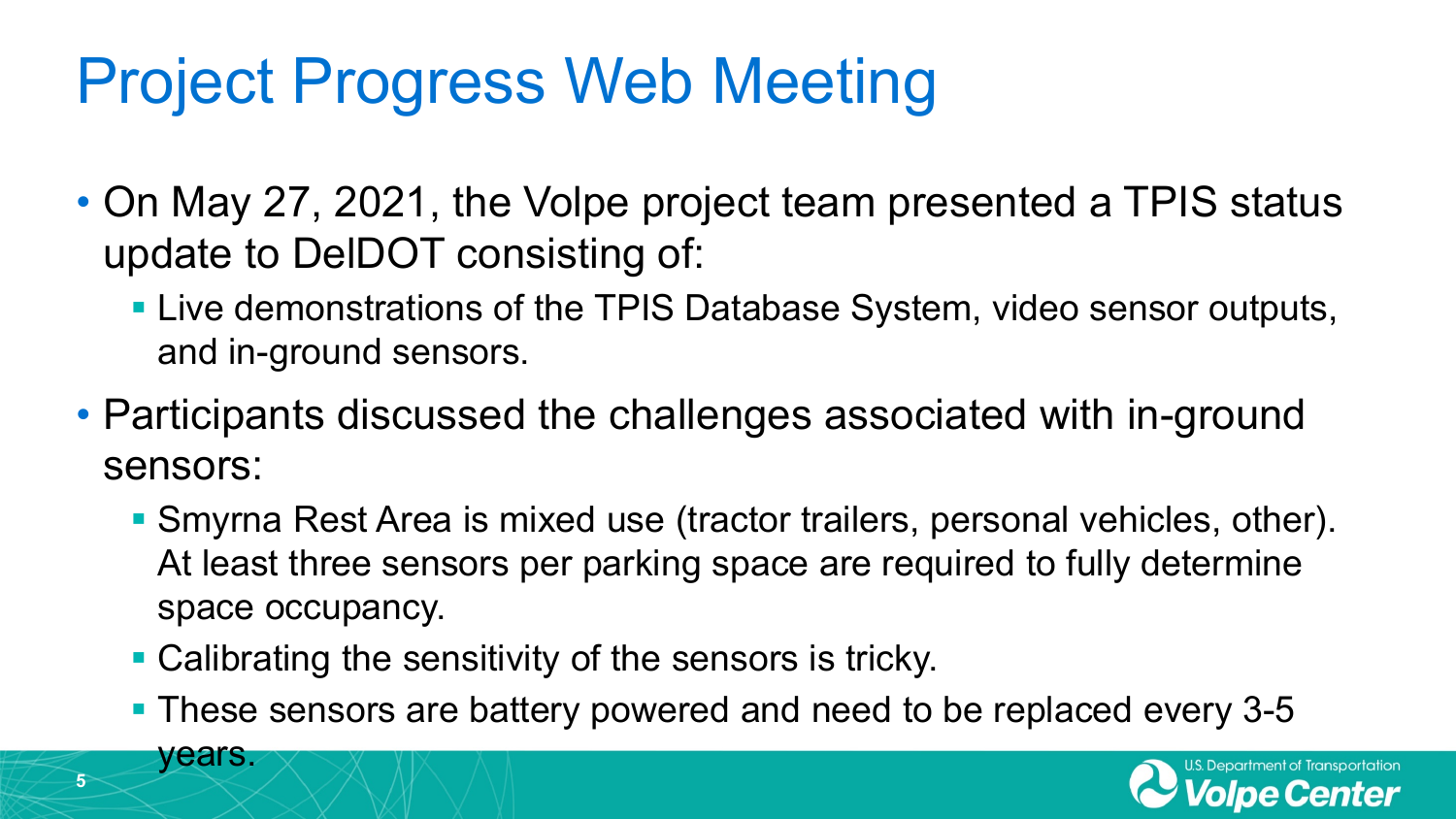### TPIS Database System—Example Static – Capacity **Only**

| Company: Source AllStays ▶ Name: |                                                           |                                                                      |       | Filter                        |                                   |                                  |                                 |                                 |                                  |                                      |  |
|----------------------------------|-----------------------------------------------------------|----------------------------------------------------------------------|-------|-------------------------------|-----------------------------------|----------------------------------|---------------------------------|---------------------------------|----------------------------------|--------------------------------------|--|
| Company                          | Name                                                      | <b>Address</b>                                                       | Areas | <b>Total</b><br><b>Spaces</b> | <b>Available</b><br><b>Spaces</b> | <b>Occupied</b><br><b>Spaces</b> | <b>Offline</b><br><b>Spaces</b> | <b>Unknown</b><br><b>Spaces</b> | Update<br><b>Time</b>            |                                      |  |
| Source<br>AllStays               | 301 Plaza 920<br>Middletown<br>Warwick Road               | 920 Middletown<br>Warwick Road,<br>Middletown DE<br>197              | 0     | 25                            | 0                                 | 0                                | 0                               | 25                              | 5/5/2021<br>2:25:29<br>PM        | Edit  <br>Details  <br>Delete        |  |
| Source<br>AllStays               | Careys Diesel                                             | Rt-9, 168 Denny<br>St, leipsic DE<br>19901                           | 0     | 0                             | 0                                 | 0                                | 0                               | 0                               | 5/5/2021<br>2:23:24<br>PM        | Edit  <br>Details  <br>Delete        |  |
| Source<br>AllStays               | Delaware<br>Sunoco Plaza<br>and Center                    | I-95 MM 2, 530<br><b>JFK Memorial</b><br>Highway, Newark<br>DE 19702 | 0     | 10                            | 0                                 | 0                                | 0                               | 10                              | 5/5/2021<br>2:31:27<br><b>PM</b> | Edit  <br>Details  <br><b>Delete</b> |  |
| Source<br>AllStays               | Delaware Truck<br>Plaza<br>US13/US40, 196<br>S Dupont Hwy | US13/US40, 196 S<br>Dupont Hwy, New<br>Castle DE 19720               | 0     | 40                            | 0                                 | 0                                | 0                               | 40                              | 5/5/2021<br>2:28:32<br>PM        | Edit  <br>Details  <br>Delete        |  |
| Source<br>AllStays               | <b>GP Fuel</b>                                            | US301, 1228<br>Middletown<br>Warwick Rd.<br>Middletown DE<br>19709   | 0     | 0                             | 0                                 | 0                                | 0                               | 0                               | 5/5/2021<br>2:24:06<br>PM        | Edit  <br>Details  <br><b>Delete</b> |  |

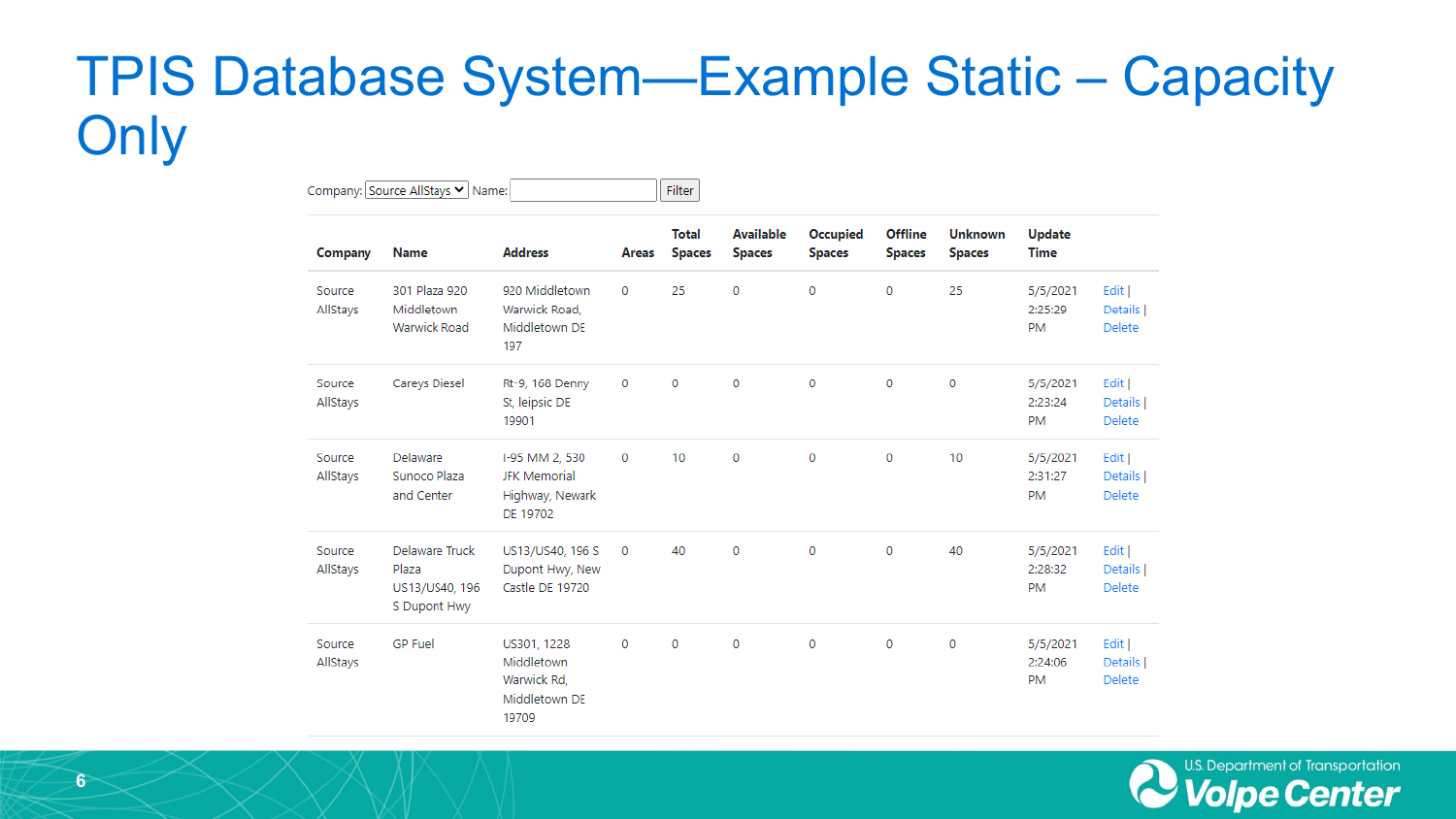### TPIS Database System—Example – Dynamic Third **Party**

| Company: VDOT | $\vee$ Name:                                                     |                |             |                               | Filter                            |                           |                                 |                                 |                           |                                      |  |
|---------------|------------------------------------------------------------------|----------------|-------------|-------------------------------|-----------------------------------|---------------------------|---------------------------------|---------------------------------|---------------------------|--------------------------------------|--|
| Company       | Name                                                             | <b>Address</b> | Areas       | <b>Total</b><br><b>Spaces</b> | <b>Available</b><br><b>Spaces</b> | Occupied<br><b>Spaces</b> | <b>Offline</b><br><b>Spaces</b> | <b>Unknown</b><br><b>Spaces</b> | <b>Update Time</b>        |                                      |  |
| <b>VDOT</b>   | Carson Safety Rest<br>Area                                       |                | 0           | 35                            | 7                                 | 1                         | 0                               | 27                              | 11/23/2021<br>10:46:48 AM | Edit  <br>Details  <br>Delete        |  |
| <b>VDOT</b>   | Dale City Safety<br>Rest Area                                    |                | $\mathbf 0$ | 37                            | 2                                 | 2                         | 0                               | 33                              | 11/23/2021<br>10:46:53 AM | Edit  <br>Details  <br>Delete        |  |
| <b>VDOT</b>   | Ladysmith Safety<br>Rest Area                                    |                | 0           | 30                            | 12                                | 2                         | 0                               | 16                              | 11/23/2021<br>10:46:46 AM | Edit  <br>Details  <br>Delete        |  |
| <b>VDOT</b>   | New Kent East<br>Coast Safety Rest<br>Area and Welcome<br>Center |                | 0           | 70                            | 22                                | 1                         | 0                               | 47                              | 11/23/2021<br>10:46:52 AM | Edit  <br>Details  <br>Delete        |  |
| <b>VDOT</b>   | New Kent West<br>Coast Safety Rest<br>Area and Welcome<br>Center |                | 0           | 22                            | 2                                 | 1                         | 0                               | 19                              | 11/23/2021<br>10:46:55 AM | Edit  <br>Details  <br><b>Delete</b> |  |

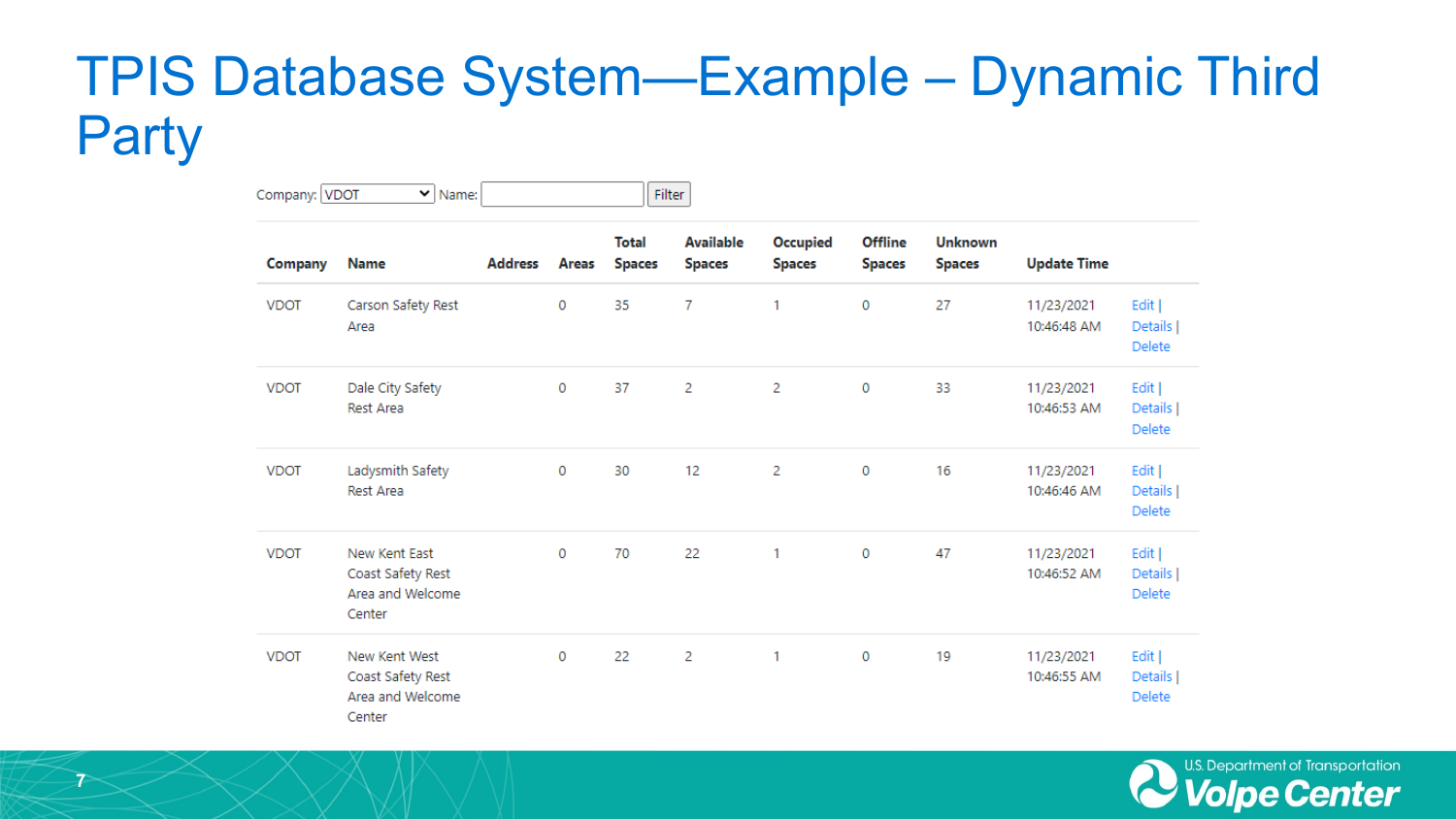## Video Sensor—UncannyVision Screenshot



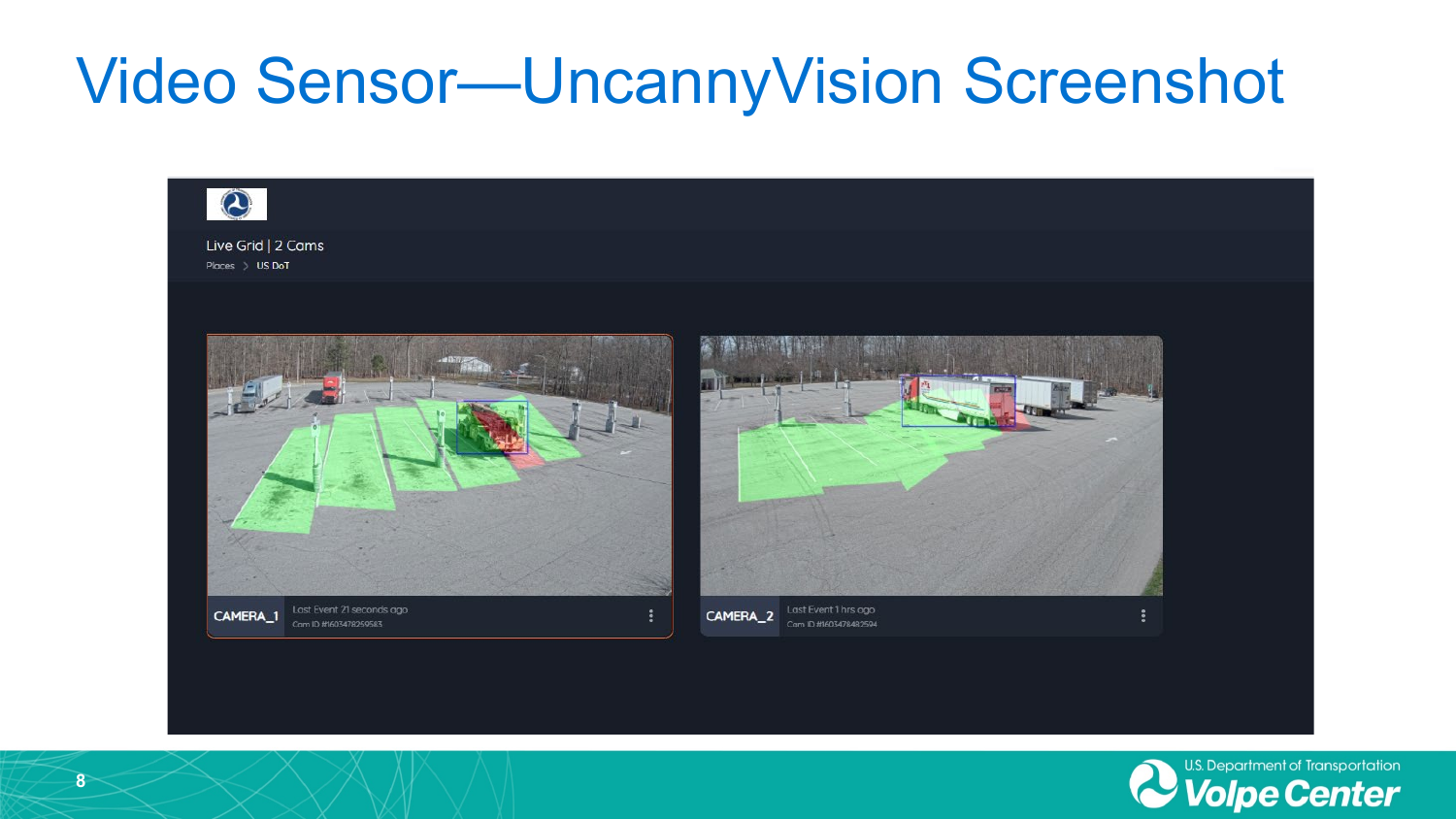## Video Sensor—WiseMoving Screenshot



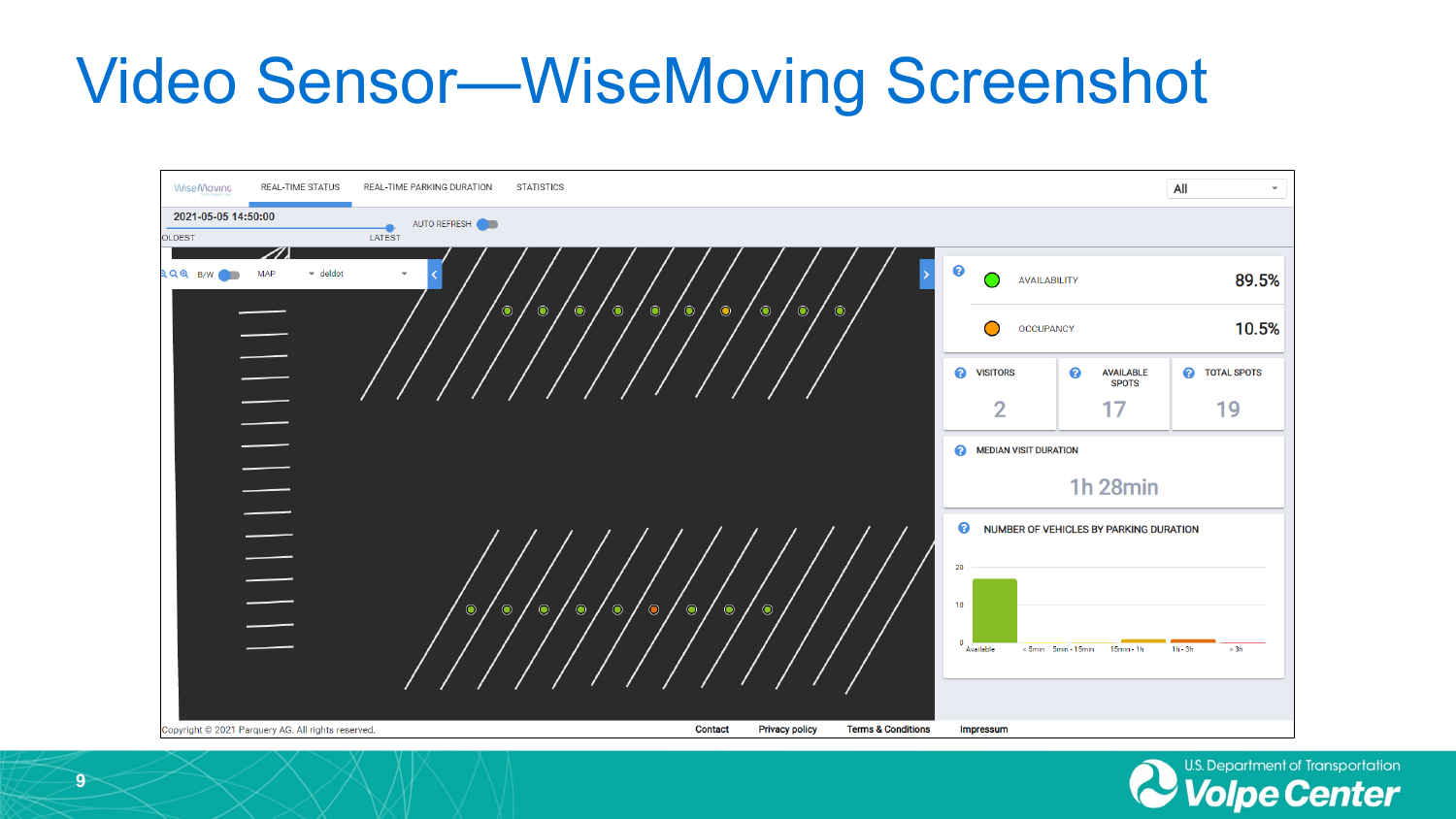# Project Progress Web Meeting—Results

- Based on meeting discussions, DelDOT decided to:
	- **Discontinue in-ground sensor testing.**
	- Continue testing both video-based space counter systems.
	- Explore the option to install taller poles at Smyrna Rest Area to improve coverage and accuracy of the video-based counter systems.

o Add two more cameras for full coverage of 24 spots, if taller poles are not installed.

• The Volpe team will conduct a live TPIS demonstration sometime between February-April 2022.

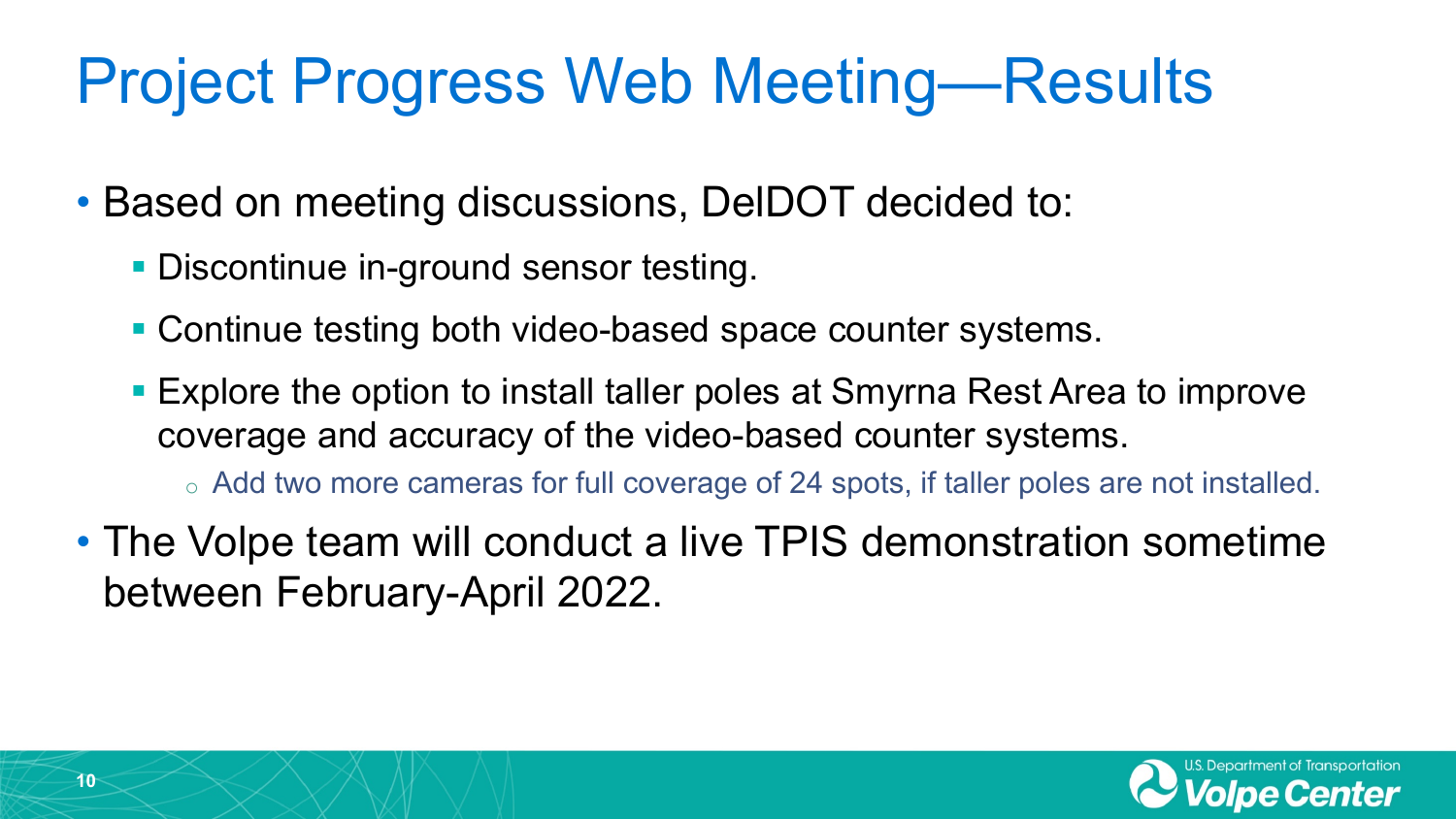## Next Steps and Recommendations

- For the TPIS Database System:
	- **Plan transition to DelDOT servers**
	- Test API with DeIDOT applications
- For the Smyrna Video Sensors:
	- **Plan transition to DeIDOT network**